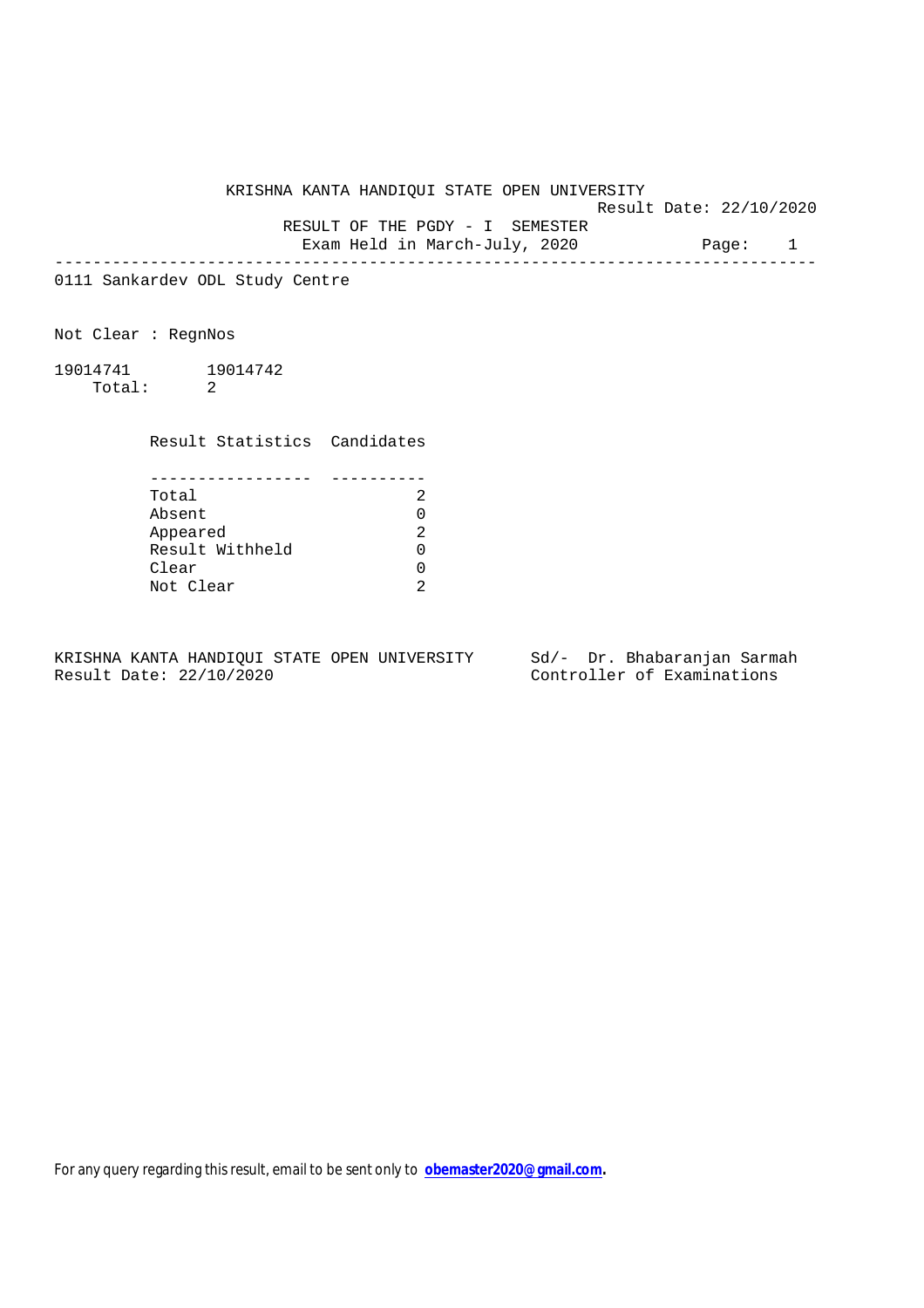KRISHNA KANTA HANDIQUI STATE OPEN UNIVERSITY Result Date: 22/10/2020 RESULT OF THE PGDY - I SEMESTER Exam Held in March-July, 2020 Page: 2 -------------------------------------------------------------------------------- 0605 Mangaldai College Clear : RegnNos 18010149 18010151 18010152 19014743 19014746 19014750 19014751 19014752 19014753 19014754 19014755 Total: 11 Not Clear: RegnNos 19014747 Total: 1 Result Statistics Candidates ----------------- ---------- Total 16 Absent 4<br>Appeared 12 Appeared Result Withheld 0

KRISHNA KANTA HANDIQUI STATE OPEN UNIVERSITY Sd/- Dr. Bhabaranjan Sarmah Result Date: 22/10/2020 Controller of Examinations

Clear 11 Not Clear 1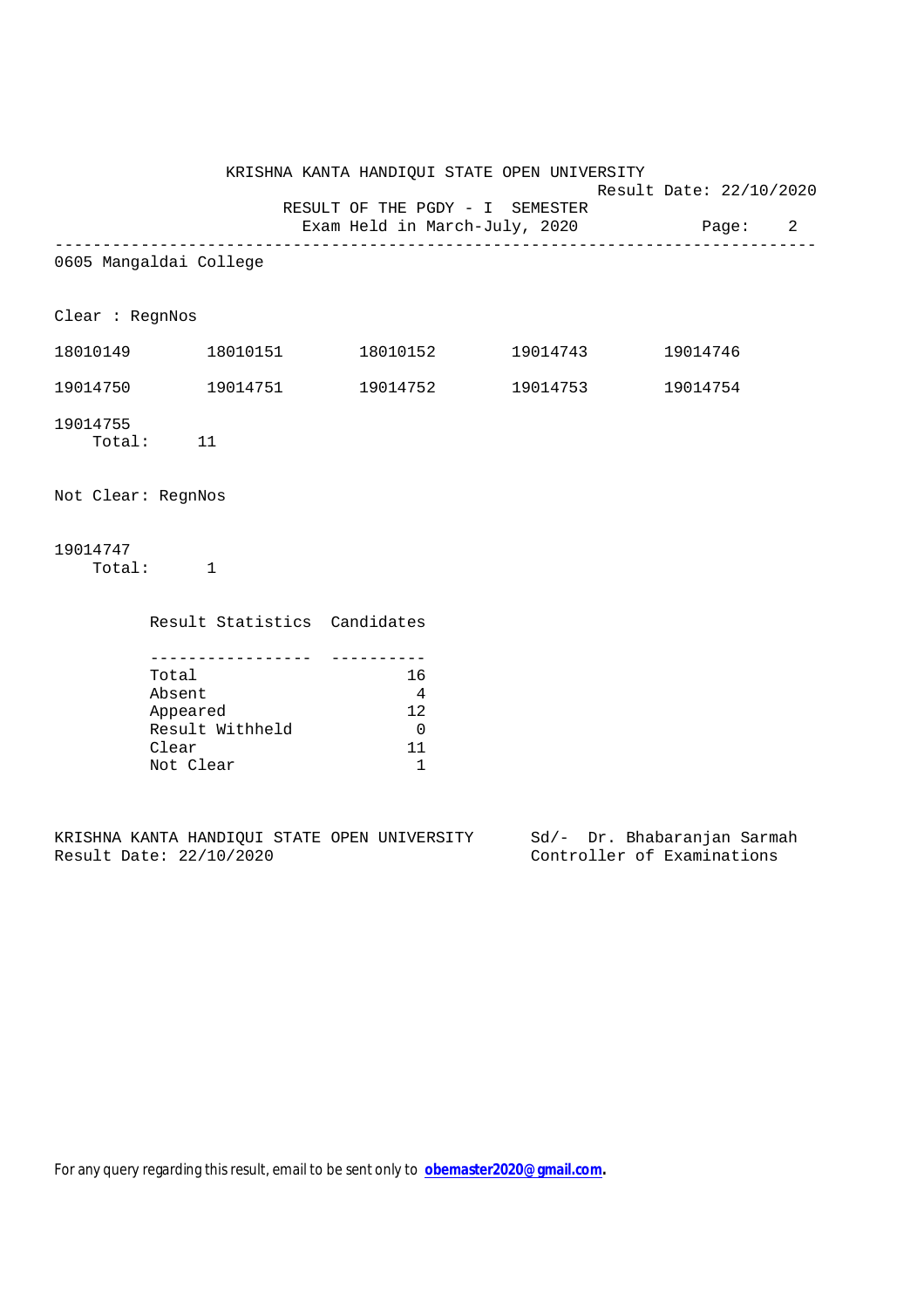| KRISHNA KANTA HANDIOUI STATE OPEN UNIVERSITY |                         |         |  |
|----------------------------------------------|-------------------------|---------|--|
|                                              | Result Date: 22/10/2020 |         |  |
| RESULT OF THE PGDY - I SEMESTER              |                         |         |  |
| Exam Held in March-July, 2020                |                         | Page: 3 |  |
|                                              |                         |         |  |

0613 Pachim Mangaldai Yogic Hospital

Clear : RegnNos

| 18010156           | 18010160       | 18010161 | 18010162 | 19014757 |
|--------------------|----------------|----------|----------|----------|
| 19014758           | 19014759       | 19014760 | 19014761 | 19014762 |
| 19014763           | 19014764       | 19014765 | 19014767 | 19014768 |
| 19014769           | 19014770       | 19014771 | 19014772 | 19014773 |
| 19014774<br>Total: | 19014775<br>25 | 19014776 | 19014777 | 19014778 |

Not Clear: RegnNos

19014756 19014766 Total: 2

> Result Statistics Candidates ----------------- ---------- Total 29<br>
> Absent 2<br>
> messed 27 Absent

| Appeared        |     |
|-----------------|-----|
| Result Withheld |     |
| Clear           | 25. |
| Not Clear       |     |

KRISHNA KANTA HANDIQUI STATE OPEN UNIVERSITY Sd/- Dr. Bhabaranjan Sarmah Result Date: 22/10/2020 Controller of Examinations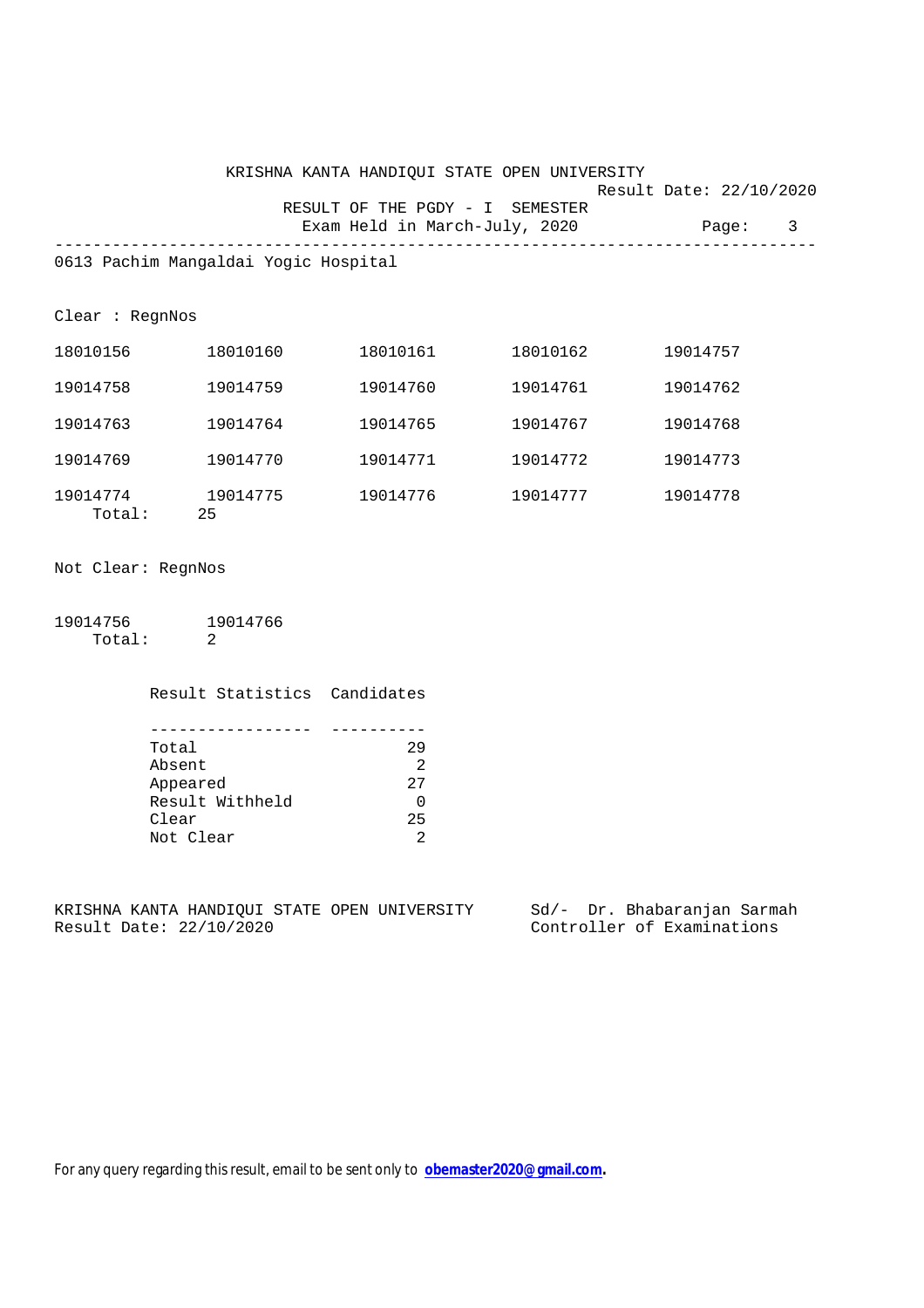KRISHNA KANTA HANDIQUI STATE OPEN UNIVERSITY Result Date: 22/10/2020 RESULT OF THE PGDY - I SEMESTER Exam Held in March-July, 2020 Page: 4

--------------------------------------------------------------------------------

0614 Yoga Siksha and Yoga Chikitsa Kendra

Clear : RegnNos

| 19014779           | 19014780       | 19014781 | 19014782 | 19014783 |
|--------------------|----------------|----------|----------|----------|
| 19014784           | 19014785       | 19014787 | 19014788 | 19014789 |
| 19014790<br>Total: | 19014791<br>15 | 19014792 | 19014793 | 19014794 |

Not Clear: RegnNos

| 19014786 | 19014795 | 19014796 |
|----------|----------|----------|
| Total:   |          |          |

Result Statistics Candidates

| Total           | 18 |
|-----------------|----|
| Absent          |    |
| Appeared        | 18 |
| Result Withheld |    |
| Clear           | 15 |
| Not Clear       |    |

KRISHNA KANTA HANDIQUI STATE OPEN UNIVERSITY Sd/- Dr. Bhabaranjan Sarmah Result Date: 22/10/2020 Controller of Examinations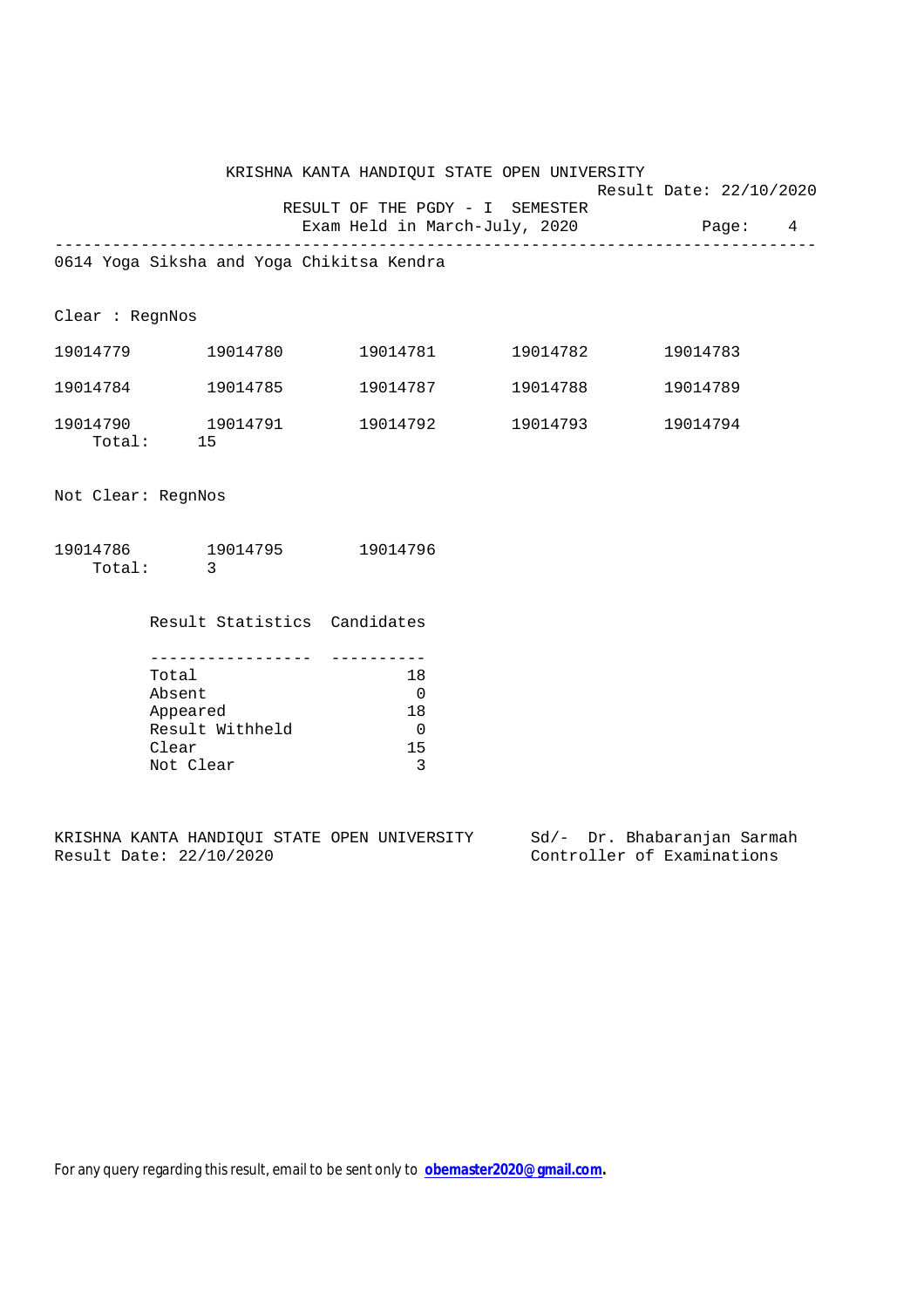KRISHNA KANTA HANDIQUI STATE OPEN UNIVERSITY Result Date: 22/10/2020 RESULT OF THE PGDY - I SEMESTER Exam Held in March-July, 2020 Page: 5 -------------------------------------------------------------------------------- 0901 D. H. S. K. Commerce College Clear : RegnNos 18010168 Total: 1 Result Statistics Candidates ----------------- ---------- Total 1<br>Absent 0 Absent 0 Appeared 1 Appeared 1<br>Result Withheld 0<br>Clear 1 Clear Not Clear 0

KRISHNA KANTA HANDIQUI STATE OPEN UNIVERSITY Sd/- Dr. Bhabaranjan Sarmah Result Date: 22/10/2020 Controller of Examinations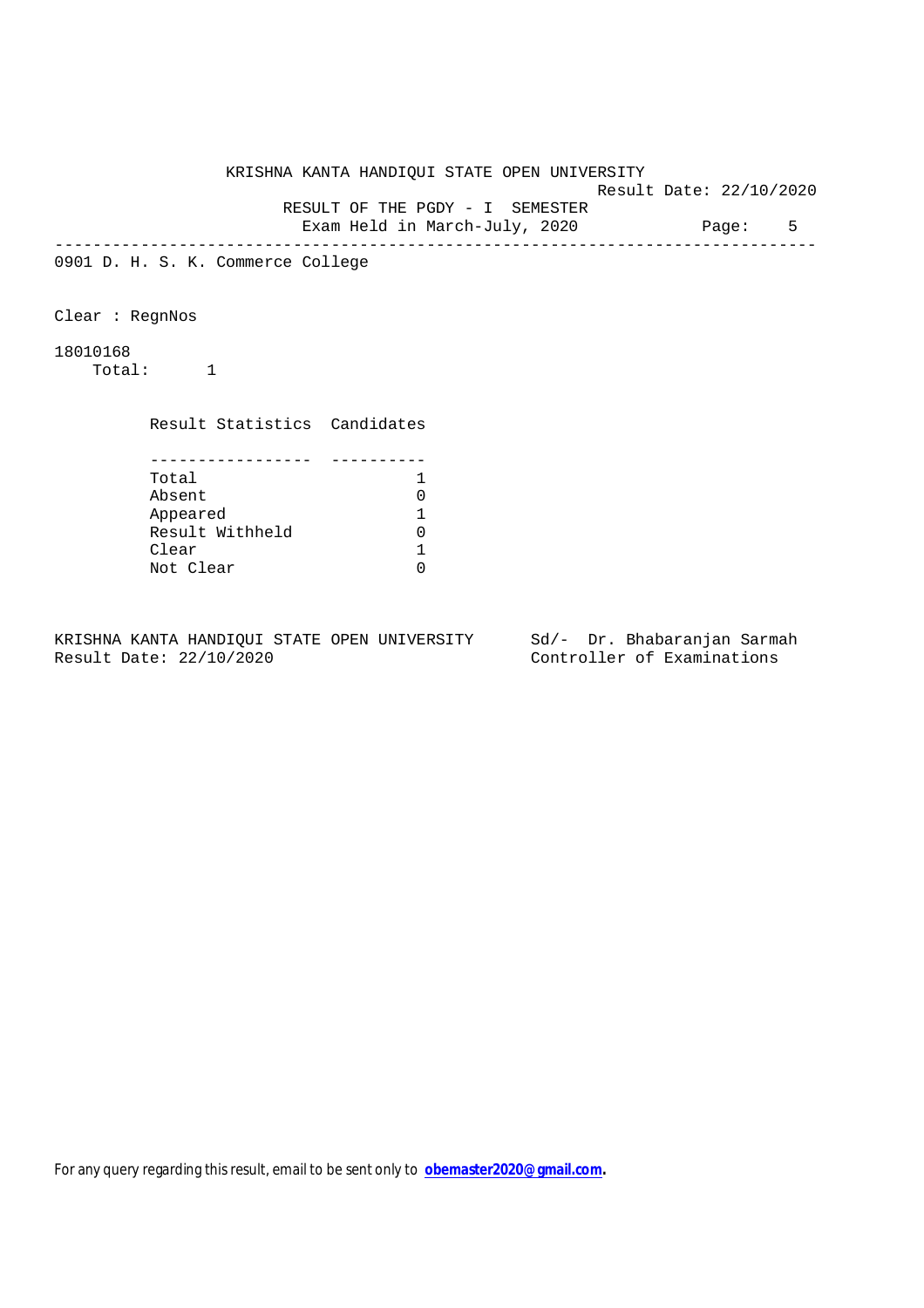KRISHNA KANTA HANDIQUI STATE OPEN UNIVERSITY Result Date: 22/10/2020 RESULT OF THE PGDY - I SEMESTER

Exam Held in March-July, 2020 Page: 6

--------------------------------------------------------------------------------

0903 D. H. S. K. College

Clear : RegnNos

19014801 19014802 Total: 2

Not Clear: RegnNos

19014803 19014804 Total: 2

Result Statistics Candidates

| Total           |  |
|-----------------|--|
| Absent          |  |
| Appeared        |  |
| Result Withheld |  |
| Clear           |  |
| Not Clear       |  |

KRISHNA KANTA HANDIQUI STATE OPEN UNIVERSITY Sd/- Dr. Bhabaranjan Sarmah<br>Result Date: 22/10/2020 Controller of Examinations

Controller of Examinations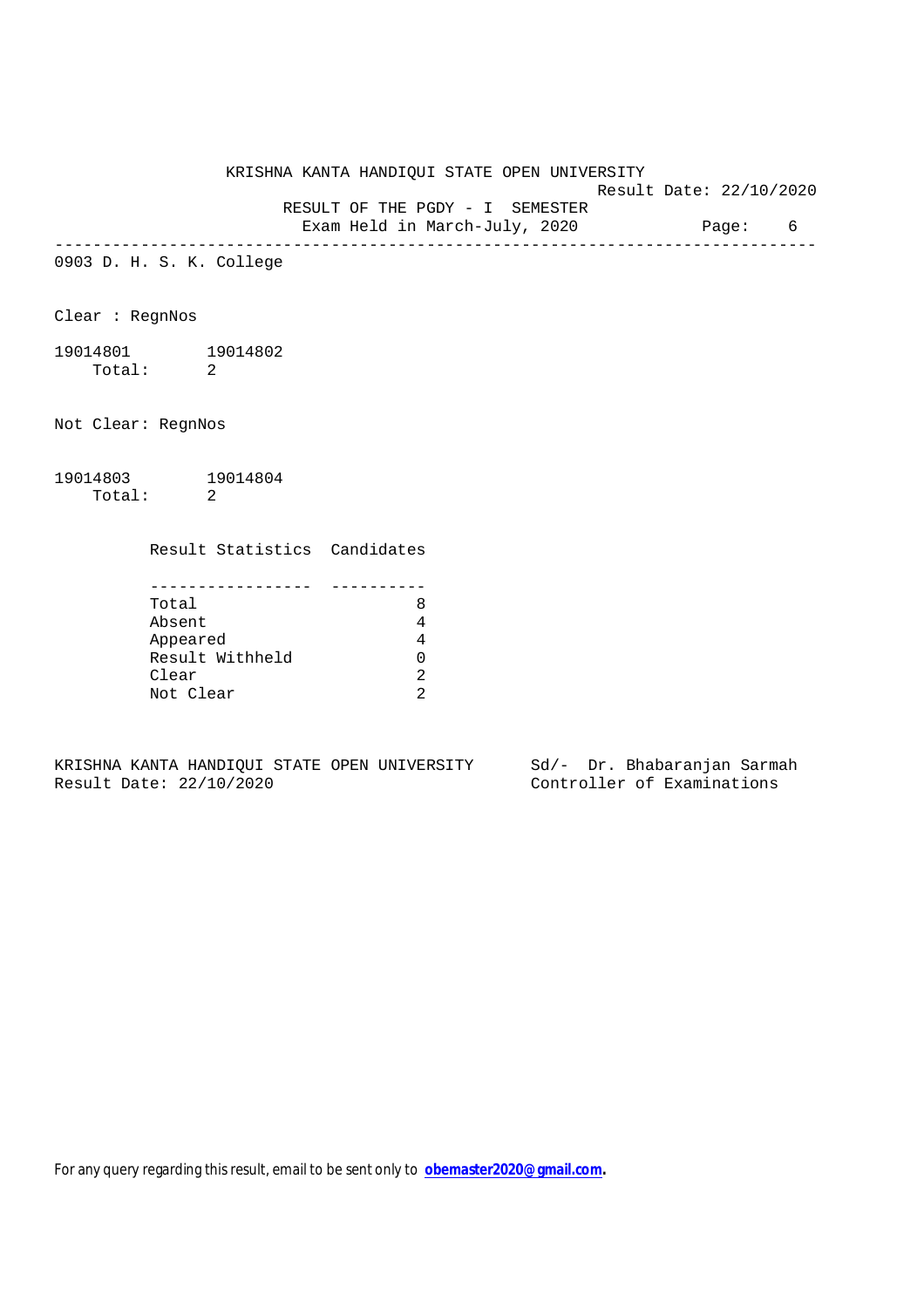|                    |                                   | KRISHNA KANTA HANDIQUI STATE OPEN UNIVERSITY                             | Result Date: 22/10/2020 |  |
|--------------------|-----------------------------------|--------------------------------------------------------------------------|-------------------------|--|
|                    |                                   | RESULT OF THE PGDY - I SEMESTER<br>Exam Held in March-July, 2020 Page: 7 |                         |  |
|                    |                                   | 1410 Manabendra Sarma Girls College, Rangia                              |                         |  |
| Clear : RegnNos    |                                   |                                                                          |                         |  |
|                    |                                   | $19014807$ $19014808$ $19014810$ $19014811$ $19014813$                   |                         |  |
|                    | 19014815    19014816              | 19014817 19014822                                                        | 19014823                |  |
|                    | Total: 14                         | 19014824 19014825 19014828 19014829                                      |                         |  |
| Not Clear: RegnNos |                                   |                                                                          |                         |  |
|                    |                                   | 19014805    19014806    19014809    19014812                             | 19014818                |  |
|                    |                                   |                                                                          | 19014827                |  |
|                    | 19014830    19014831<br>Total: 12 |                                                                          |                         |  |
|                    | Result Statistics Candidates      |                                                                          |                         |  |
|                    |                                   |                                                                          |                         |  |

| Total           | 27           |
|-----------------|--------------|
| Absent          |              |
| Appeared        | 26           |
| Result Withheld | <sup>n</sup> |
| Clear           | 14           |
| Not Clear       | 12           |

KRISHNA KANTA HANDIQUI STATE OPEN UNIVERSITY Sd/- Dr. Bhabaranjan Sarmah Result Date: 22/10/2020 Controller of Examinations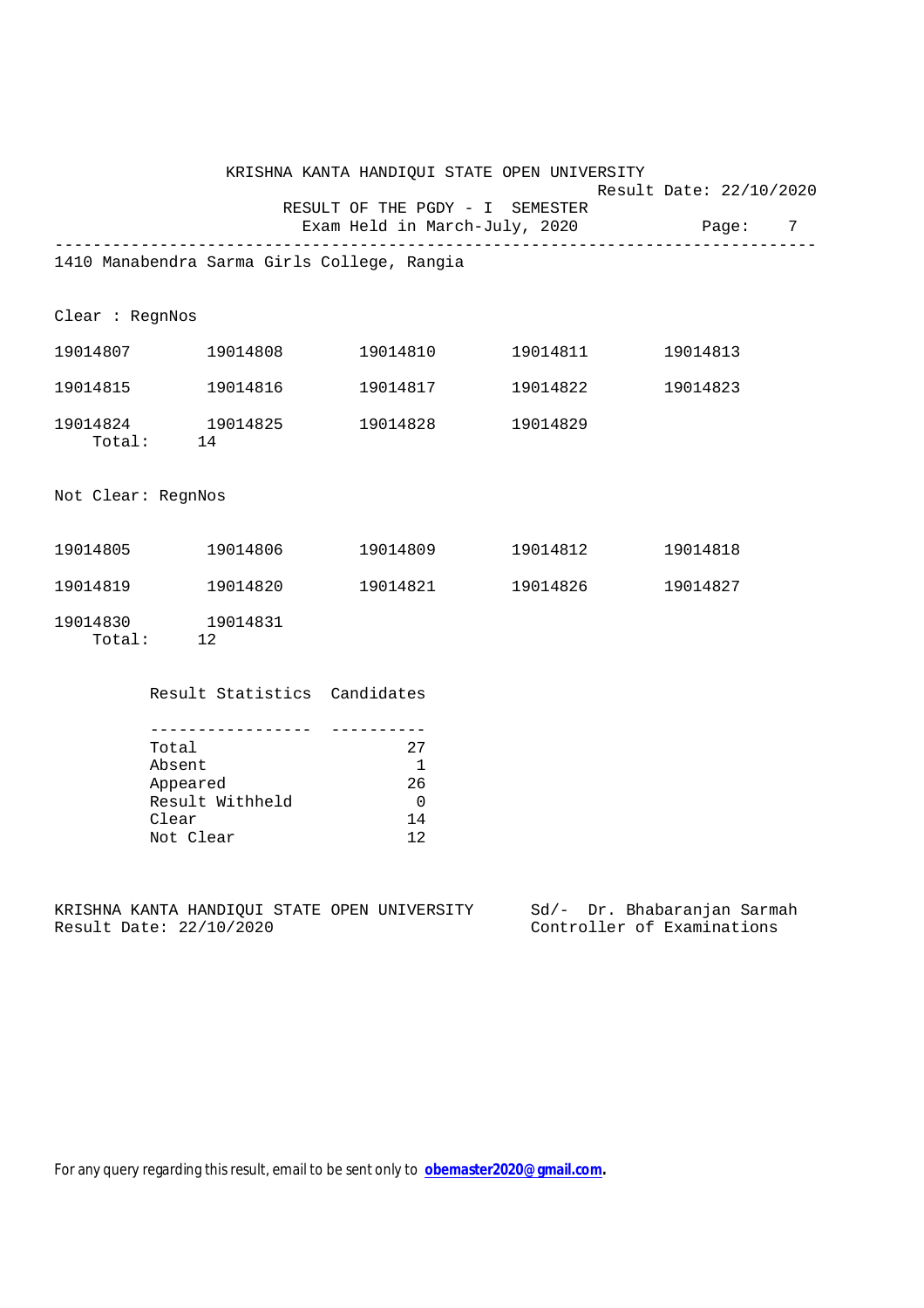|                                    |          | KRISHNA KANTA HANDIQUI STATE OPEN UNIVERSITY |          | Result Date: 22/10/2020 |
|------------------------------------|----------|----------------------------------------------|----------|-------------------------|
|                                    |          | RESULT OF THE PGDY - I SEMESTER              |          |                         |
|                                    |          | Exam Held in March-July, 2020                |          | Page:<br>8              |
| 1563 Purbanchal Yoga Mahavidyalaya |          |                                              |          |                         |
| Clear : RegnNos                    |          |                                              |          |                         |
| 18010195                           | 18010197 | 18010206                                     | 18010232 | 18010264                |
| 18010266                           | 18010278 | 18010305                                     | 19014834 | 19014836                |
| 19014841                           | 19014842 | 19014846                                     | 19014849 | 19014850                |
| 19014852                           | 19014853 | 19014855                                     | 19014859 | 19014860                |
| 19014861                           | 19014865 | 19014867                                     | 19014868 | 19014870                |
| 19014872                           | 19014873 | 19014874                                     | 19014877 | 19014880                |
| 19014881                           | 19014883 | 19014885                                     | 19014888 | 19014889                |
| 19014890                           | 19014892 | 19014895                                     | 19014896 | 19014897                |
| 19014899                           | 19014900 | 19014902                                     | 19014903 | 19014906                |
| 19014908                           | 19014909 | 19014913                                     | 19014915 | 19014916                |
| 19014919                           | 19014920 | 19014922                                     | 19014923 | 19014925                |
| 19014926                           | 19014927 | 19014931                                     | 19014933 | 19014936                |
| 19014937                           | 19014939 | 19014940                                     | 19014941 | 19014942                |
| 19014945                           | 19014946 | 19014947                                     | 19014948 | 19014949                |
| 19014950                           | 19014951 | 19014952                                     | 19014955 | 19014958                |
| 19014959                           | 19014960 | 19014962                                     | 19014963 | 19014964                |
| 19014966                           | 19014967 | 19014968                                     | 19014970 | 19014971                |
| 19014972                           | 19014973 | 19014974                                     | 19014975 | 19014976                |
| 19014977                           | 19014978 | 19014979                                     | 19014983 | 19014984                |
| 19014986                           | 19014987 | 19014989                                     | 19014992 | 19014993                |
| 19014994                           | 19014996 | 19014997                                     | 19015001 | 19015002                |
| 19015004                           | 19015008 | 19015009                                     | 19015010 | 19015011                |
| 19015012                           | 19015013 | 19015015                                     | 19015018 | 19015019                |
| 19015021                           | 19015022 | 19015027                                     | 19015028 | 19015029                |
| 19015030                           | 19015032 | 19015034                                     | 19015035 | 19015040                |
| 19015041                           | 19015042 | 19015044                                     | 19015045 | 19015046                |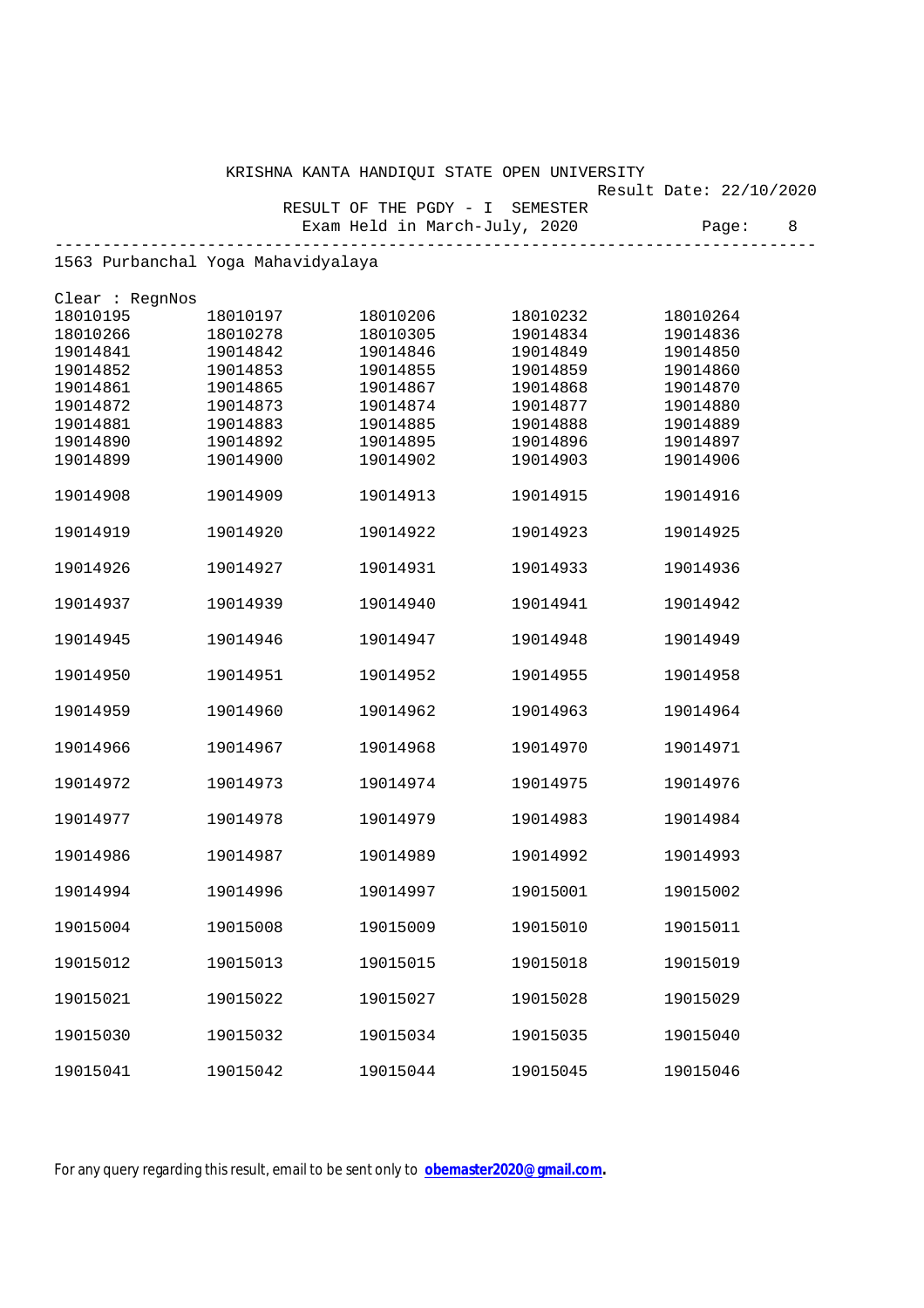|                                 |                                    | KRISHNA KANTA HANDIQUI STATE OPEN UNIVERSITY |                               | Result Date: 22/10/2020 |
|---------------------------------|------------------------------------|----------------------------------------------|-------------------------------|-------------------------|
|                                 |                                    | RESULT OF THE PGDY - I SEMESTER              | Exam Held in March-July, 2020 | 9<br>Page:              |
|                                 | 1563 Purbanchal Yoga Mahavidyalaya |                                              |                               |                         |
|                                 |                                    |                                              |                               |                         |
| Clear : RegnNos<br>19015047     | 19015049                           | 19015051                                     | 19015052                      | 19015054                |
| 19015056                        | 19015058                           | 19015059                                     | 19015061                      | 19015062                |
| 19015063                        | 19015065                           | 19015066                                     | 19015067                      | 19015068                |
| 19015069                        | 19015071                           | 19015073                                     | 19015074                      | 19015075                |
| 19015078 19015081<br>Total: 154 |                                    | 19015083                                     | 19015085                      |                         |
| Not Clear: RegnNos              |                                    |                                              |                               |                         |
| 18010186                        | 18010230                           | 18010286                                     | 18010316                      | 19014833                |
| 19014835                        | 19014837                           | 19014838                                     | 19014839                      | 19014840                |
| 19014843                        | 19014845                           | 19014847                                     | 19014851                      | 19014857                |
| 19014864                        | 19014866                           | 19014869                                     | 19014878                      | 19014879                |
| 19014882                        | 19014886                           | 19014891                                     | 19014893                      | 19014894                |
| 19014898                        | 19014905                           | 19014914                                     | 19014918                      | 19014921                |
| 19014929                        | 19014930                           | 19014932                                     | 19014935                      | 19014938                |
| 19014943                        | 19014954                           | 19014956                                     | 19014961                      | 19014965                |
| 19014969                        | 19014980                           | 19014988                                     | 19014990                      | 19014991                |
| 19014998                        | 19015000                           | 19015003                                     | 19015006                      | 19015007                |
| 19015014                        | 19015016                           | 19015020                                     | 19015023                      | 19015026                |
| 19015031                        | 19015036                           | 19015037                                     | 19015038                      | 19015043                |
| 19015053                        | 19015055                           | 19015057                                     | 19015064                      | 19015070                |
| 19015072                        | 19015076                           | 19015077                                     | 19015079                      | 19015082                |
| 19015084                        |                                    |                                              |                               |                         |

Total: 71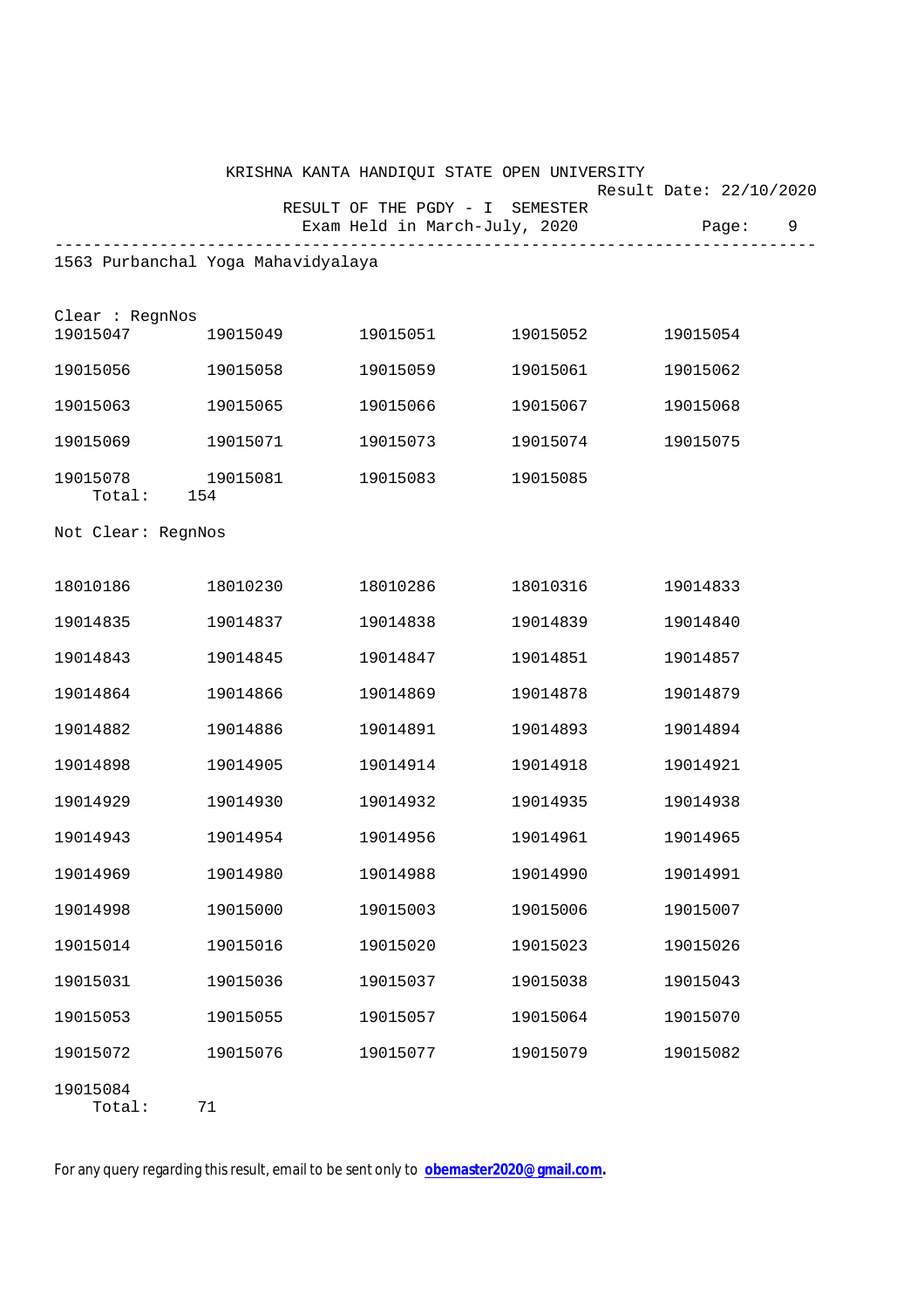KRISHNA KANTA HANDIQUI STATE OPEN UNIVERSITY

Result Date: 22/10/2020

 RESULT OF THE PGDY - I SEMESTER Exam Held in March-July, 2020 Page: 10

--------------------------------------------------------------------------------

1563 Purbanchal Yoga Mahavidyalaya

Not Clear : RegnNos

Result Statistics Candidates

| Total           | 267 |
|-----------------|-----|
| Absent          | 42  |
| Appeared        | 225 |
| Result Withheld |     |
| Clear           | 154 |
| Not Clear       |     |

KRISHNA KANTA HANDIQUI STATE OPEN UNIVERSITY Sd/- Dr. Bhabaranjan Sarmah<br>Result Date: 22/10/2020 Controller of Examinations

Controller of Examinations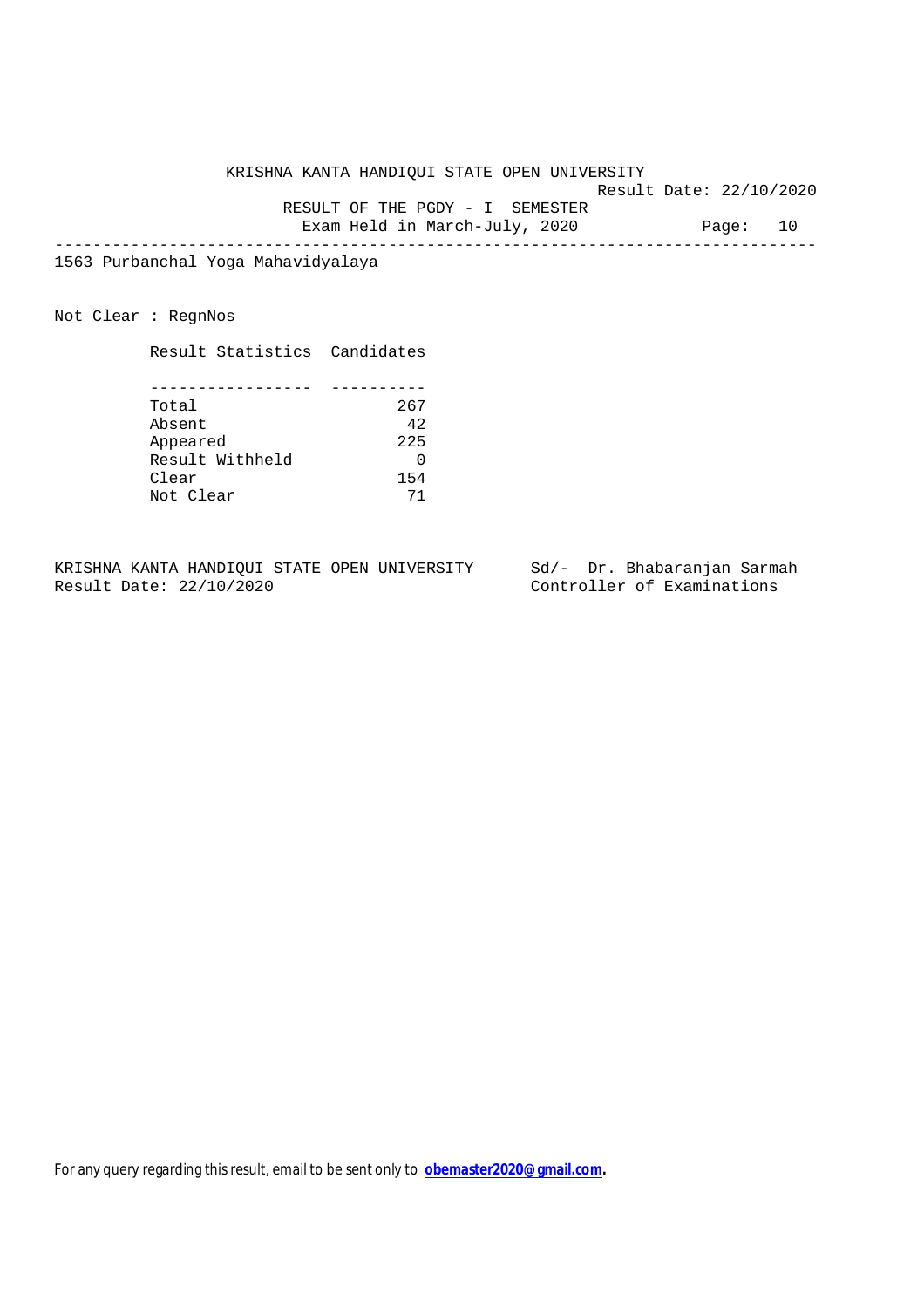|                                                                      |          |                                                       | KRISHNA KANTA HANDIQUI STATE OPEN UNIVERSITY                              | Result Date: 22/10/2020 |  |  |
|----------------------------------------------------------------------|----------|-------------------------------------------------------|---------------------------------------------------------------------------|-------------------------|--|--|
|                                                                      |          |                                                       | RESULT OF THE PGDY - I SEMESTER<br>Exam Held in March-July, 2020 Page: 11 |                         |  |  |
|                                                                      |          | 2102 Nowgong Girls' College                           |                                                                           |                         |  |  |
| Clear : RegnNos                                                      |          |                                                       |                                                                           |                         |  |  |
|                                                                      |          |                                                       | 19015086 19015087 19015089 19015090 19015091                              |                         |  |  |
| 19015092                                                             | Total: 6 |                                                       |                                                                           |                         |  |  |
| Not Clear: RegnNos                                                   |          |                                                       |                                                                           |                         |  |  |
|                                                                      | Total: 3 |                                                       | 19015088 19015094 19015095                                                |                         |  |  |
|                                                                      |          |                                                       | Result Statistics Candidates                                              |                         |  |  |
| Total<br>Absent<br>Appeared<br>Result Withheld<br>Clear<br>Not Clear |          | 10<br>$\overline{1}$<br>9<br>$\overline{0}$<br>6<br>3 |                                                                           |                         |  |  |

|  |                         |  | KRISHNA KANTA HANDIOUI STATE OPEN UNIVERSITY |  | Sd/- Dr. Bhabaranjan Sarmah |  |
|--|-------------------------|--|----------------------------------------------|--|-----------------------------|--|
|  | Result Date: 22/10/2020 |  |                                              |  | Controller of Examinations  |  |